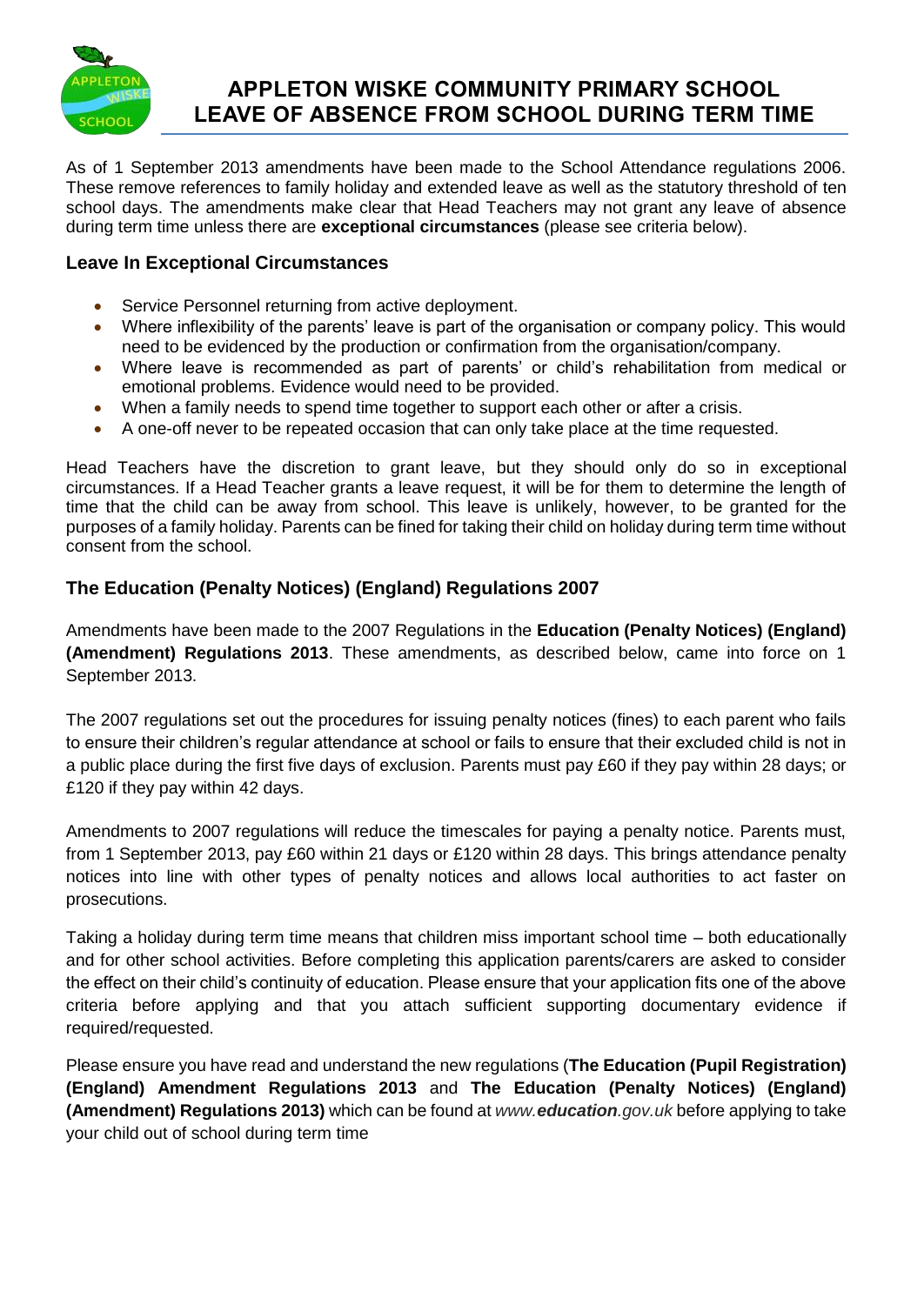## **APPLICATION FOR PUPIL LEAVE OF ABSENCE FROM SCHOOL DURING TERM TIME**

| I request permission for my child to be absent from school                                                                                                                                                                       |
|----------------------------------------------------------------------------------------------------------------------------------------------------------------------------------------------------------------------------------|
|                                                                                                                                                                                                                                  |
| <b>Reason for application</b> (your application must fit one of the following criteria). Please use an<br>additional sheet if required and attach it to your application.                                                        |
| Service Personnel returning from active deployment (details below)                                                                                                                                                               |
| Where inflexibility of the parents' leave is part of the organisation or company policy. This would<br>need to be evidenced by the production or confirmation from the organisation or company<br>(supporting evidence attached) |
|                                                                                                                                                                                                                                  |
| Where leave is recommended as part of parents' or child's rehabilitation from medical or<br>emotional problems. Evidence would need to be provided.                                                                              |
| When a family needs to spend time together to support each other or after a crisis.                                                                                                                                              |
| A one-off never to be repeated occasion that can only take place at the time requested (details<br>below).                                                                                                                       |
| I certify that I have read and understood the new regulations (The Education (Pupil Registration) (England) Amendment<br>Regulations 2013 and The Education (Penalty Notices) (England) (Amendment) Regulations 2013).           |